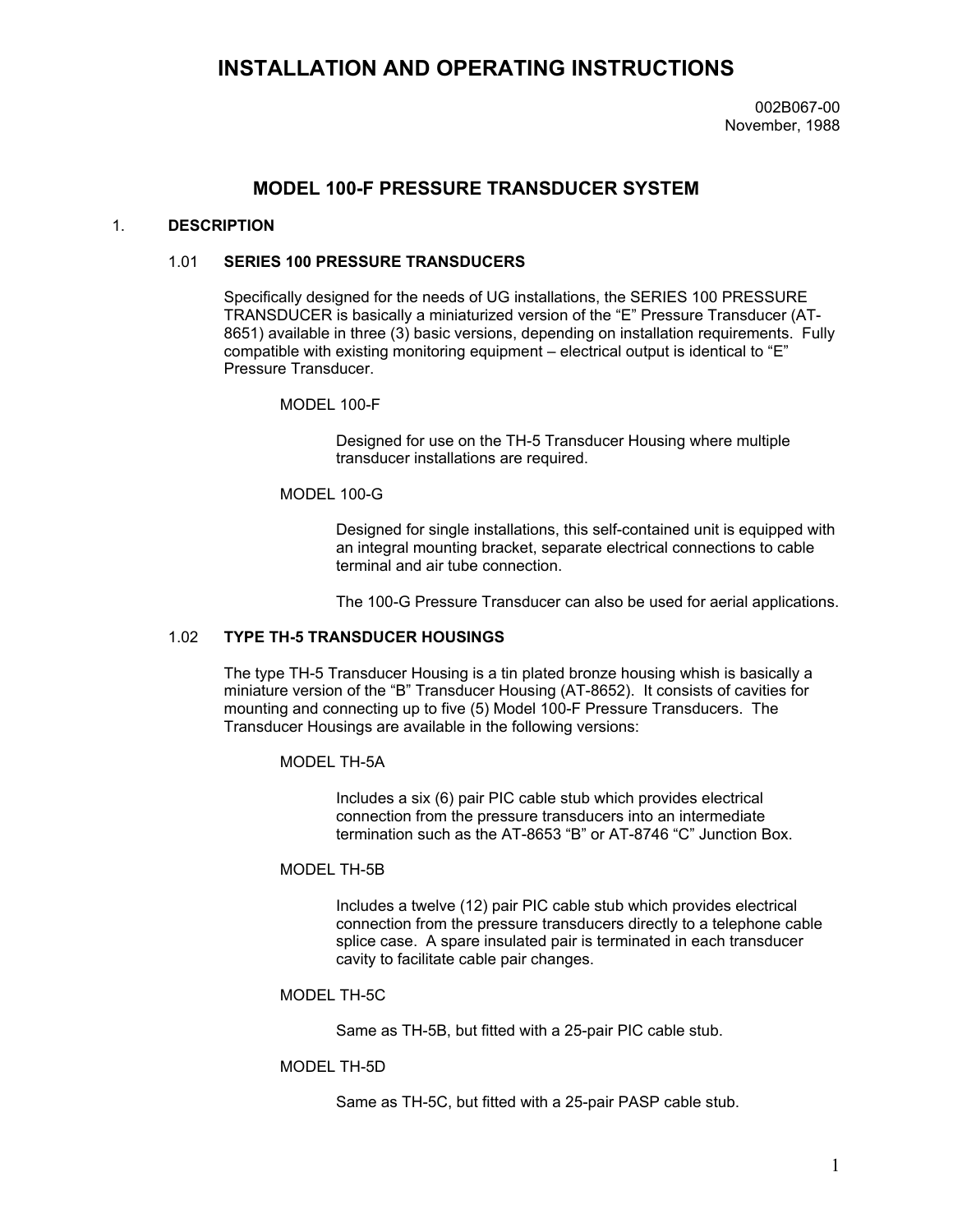Same as TH-5C, but fitted with a 25-pair PIC cable stub instead of 22AWG.

## 2. **OPERATION**

The Series 100 Pressure Transducers convert gas pressure to electrical resistance (See Table A). The working pressure range is from 0 to 9.5 PSIG. The electrical resistance changes at 0.5 PSIG intervals and remaining constant at pressures greater than 9.25 PSIG and less than 0.25 PSIG.

## 3. **INSTALLATION**

- 3.01 Before installation, each transducer must be tested to ensure proper operation (See Section 3.08).
- 3.02 The Type TH-5 Transducer Housing may be mounted in an approved manner in any convenient position, horizontal or vertical on manhole walls, ceilings or floors. The housings may be mounted directly to the manhole masonry or mounted on framing channels. Mounting studs will provide clearance when using an elbow connector into the housing.
- 3.03 The Transducer Housing should be bonded to the manhole ground using bonding ribbon.

## **JOINING STUB CABLE TO MAIN CABLE**

- 3.04 The stub cable on the Transducer Housing should be bridged to the main cable as follows:
	- a. Identify the main cable specified on the work print.
	- b. Open the splice closure and identify the specified pairs.
	- c. Bridge all the stub cable pairs to the cable pairs identified in (b). See Tables B, C and D for primary and spare pair identification in Transducer Housing.
	- d. Verify with the test desk that the pairs are clear of trouble and close the splice.

### **TERMINATION TH-5A TRANSDUCER HOUSING STUB CABLE TO 'B' OR 'C' JUNCTION BOX**

3.05 Refer to BSP Section 637-222-100 for terminating procedure at 'B' Junction Box.

#### **PRESSURE CONNECTIONS**

- 3.06 Each transducer in the TH-5 Transducer Housing is an individual, air tight cavity. The cavity has a plugged 1/8 NPT pressure entrance port for connection of a plastic tube connector. Each cable to be monitored must be pneumatically connected by 3/8 inch 'B' plastic tubing (P/N 5410A6).
- 3.07 After the tubing has been installed and pressurized, check all fitting with 'E' pressure testing solution for leaks.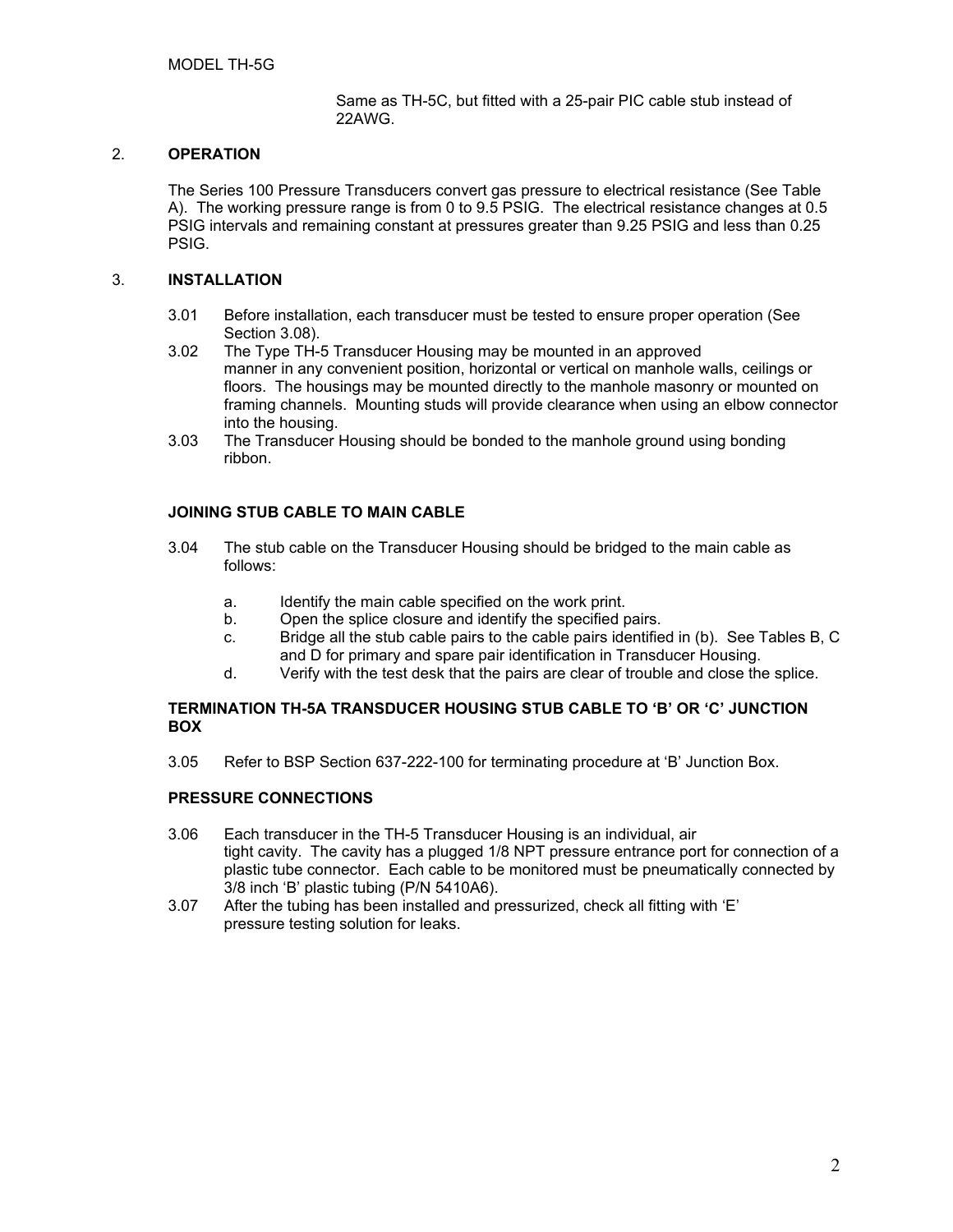#### **TABLE A**

#### RELATION OF CABLE PRESSURE AND TRANSDUCER RESISTANCE

| <b>NORMAL</b><br><b>PRESSURE RANGE</b><br><b>AT TRANSDUCER</b><br>(psi) | <b>ELECTRICAL</b><br><b>RESISTANCE</b><br>(kilohms) |
|-------------------------------------------------------------------------|-----------------------------------------------------|
| 0.0                                                                     | 100                                                 |
|                                                                         |                                                     |
| 0.5                                                                     | 110                                                 |
| 1.0                                                                     | 122                                                 |
| 1.5                                                                     | 135                                                 |
| 2.0                                                                     | 150                                                 |
| 2.5                                                                     | 166                                                 |
| 3.0                                                                     | 186                                                 |
| 3.5                                                                     | 208                                                 |
| 4.0                                                                     | 232                                                 |
| 4.5                                                                     | 265                                                 |
| 5.0                                                                     | 301                                                 |
| 5.5                                                                     | 344                                                 |
| 6.0                                                                     | 400                                                 |
| 6.5                                                                     | 468                                                 |
| 7.0                                                                     | 568                                                 |
| 7.5                                                                     | 698                                                 |
| 8.0                                                                     | 898                                                 |
| 8.5                                                                     | 1200                                                |
| 9.0                                                                     | 1820                                                |
| 9.5 and higher                                                          | 3820                                                |

#### **TRANSDUCER TESTING AND ADJUSTMENT**

- 3.08 The transducer may be tested while mounted to the Transducer Housing or by itself. The transducer is equipped with an altitude adjustment screw which is located under the protective knurled cap at the top of the transducer (See Figure 1). The altitude setting is normally factory set at sea level. If the location at which transducer is being installed is at an altitude greater than sea level, adjustment is required. To test and adjust the transducer, proceed as follows:
	- 1a. For mounted transducers, identify the cable pair associated with the transducer mounted to the housing and connect a digital ohmmeter to the pair (See Table B, C and D for pair identification).
	- 1b. For non-mounted transducers, connect a digital ohmmeter to the screw terminals located on the bottom of the transducer.
	- 2. Remove the knurled cover cap to expose the slotted altitude adjustment screw.
	- 3. Using a 1/8" blade screw driver turn adjustment screw until the digital ohmmeter reads 100K ohms ± 2000 ohms.

**CAUTION:** It is important to set the adjustment screw for the 100K ohm position JUST BEFORE THE TRIP POINT into the next electrical value of 110K ohms and STOP. Rotate the screw in both directions to locate this trip point. Never rotate clockwise more than  $\frac{1}{4}$  -  $\frac{1}{2}$  turn or transducer will be damaged. There is no graduated value between each electrical step (See Table A).

4. Replace knurled cover cap. (Note: Cap has an O-Ring at bottom and should be leak proof when tightened).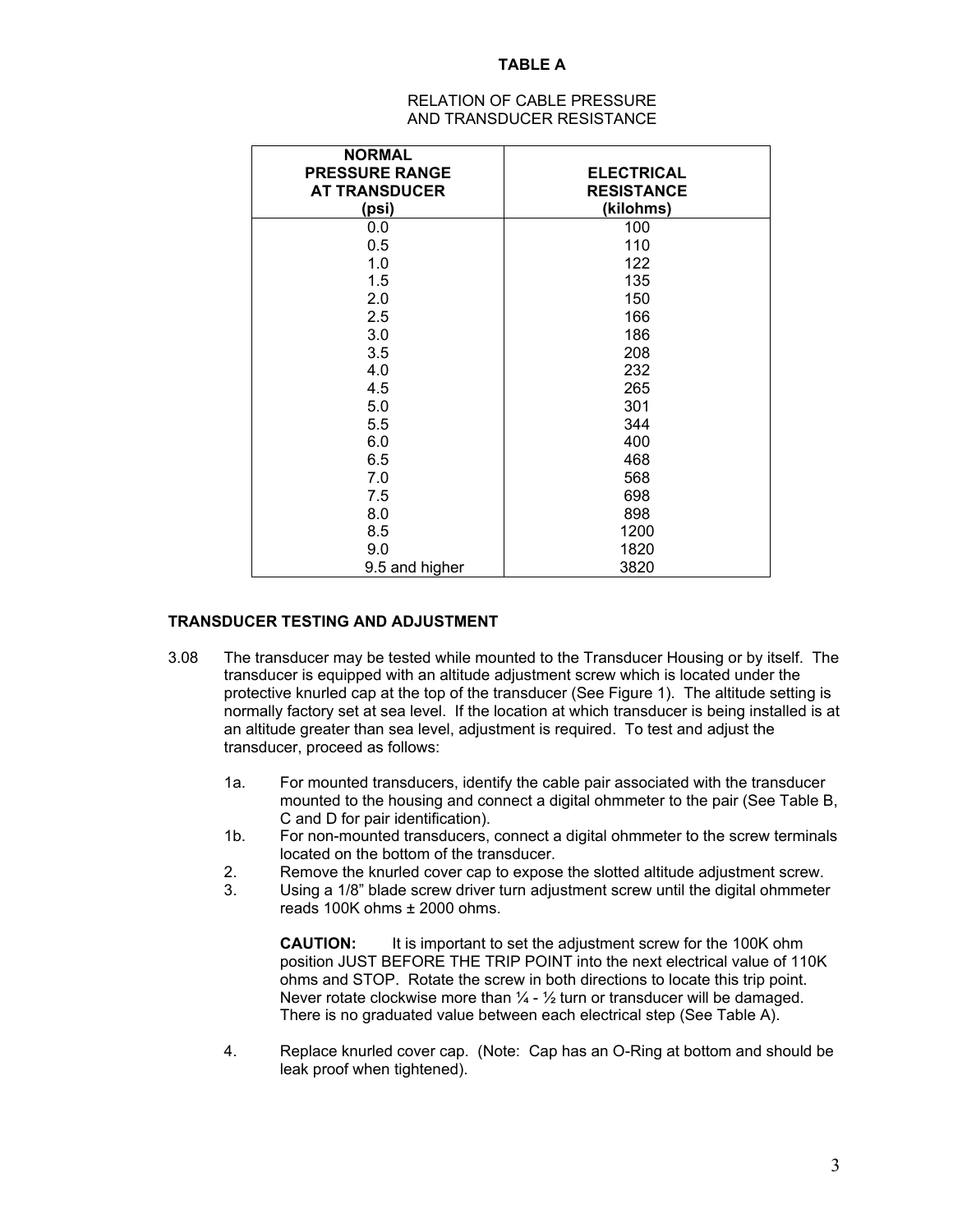### **TABLE B**

| PAIR NO. | <b>CAVITY NO.*</b> | <b>PAIR COLOR</b> | <b>TYPE PAIR</b> |                |
|----------|--------------------|-------------------|------------------|----------------|
|          |                    |                   |                  | <b>REMARKS</b> |
|          |                    | <b>BLU/WHT</b>    | Primary          | TH-5A          |
| 2        |                    | ORN/WHT           |                  | 6-Pair Cable   |
| 3        | 3                  | <b>GRN/WHT</b>    |                  |                |
| 4        |                    | <b>BRN/WHT</b>    |                  |                |
| 5        | 5                  | SLA/WHT           |                  |                |
|          | N/A                | <b>BLU/RED</b>    | Talk             |                |

*\*See Figure 2* 

**TABLE C** 

| PAIR NO. | <b>CAVITY NO.*</b> | <b>PAIR COLOR</b> | <b>TYPE PAIR</b> |                |
|----------|--------------------|-------------------|------------------|----------------|
|          |                    |                   |                  | <b>REMARKS</b> |
|          |                    | <b>BLU/WHT</b>    | Primary          | TH-5B          |
| 2        | 2                  | ORN/WHT           |                  | <u>&amp;</u>   |
| 3        | 3                  | <b>GRN/WHT</b>    |                  | TH-5C          |
|          | 4                  | <b>BRN/WHT</b>    |                  |                |
| 5        | 5                  | <b>SLA/WHT</b>    |                  | 12-Pair and    |
| 6        |                    | <b>BLU/RED</b>    | Spare            | 25-Pair        |
|          | 2                  | <b>ORN/RED</b>    |                  | (Primary &     |
| 8        | 3                  | <b>GRN/RED</b>    |                  | spare pair)    |
| 9        | 4                  | <b>BRN/RED</b>    |                  |                |
| 10       | 5                  | <b>SLA/RED</b>    |                  |                |
|          | N/A                | <b>BLU/BLK</b>    | Talk             |                |





## **Figure 1**

## **INSTALLING ADDITIONAL TRANSDUCERS**

- 3.09 As new cables are added, additional Model 100-F (Figure 1) transducers may be installed in the vacant cavities in the transducer housings, as follows:
	- 1. Remove blank cover (2237M49) and 1/8 pipe plug from cavity to be used. (Save four (4) bolts and lockwashers).
	- 2. Remove primary pair (terminals covered with black insulation) and expose the spade portion of the terminal clips. (Refer to Tables B, C and D for primary pair in each cavity, spare pair has red insulation.)
	- 3. Place 'O' Ring over cable pair.
	- 4. Attach spade terminals to the two (2) #8 screws on the bottom of the 100-F Transducer.
	- 5. Attach the 100-F Transducer enclosure to the TH-5 Housing using the bolts and lockwashers saved in Step one (1) and securely tighten. (Check that 'O' Ring is properly seated).
	- 6. Attach cavity to cable using 3/8" plastic tubing with an approved fitting in the location of the pipe plug removed in Step one (1).
	- 7. Test and adjust if required, the transducer as covered in 3.07 and 3.08.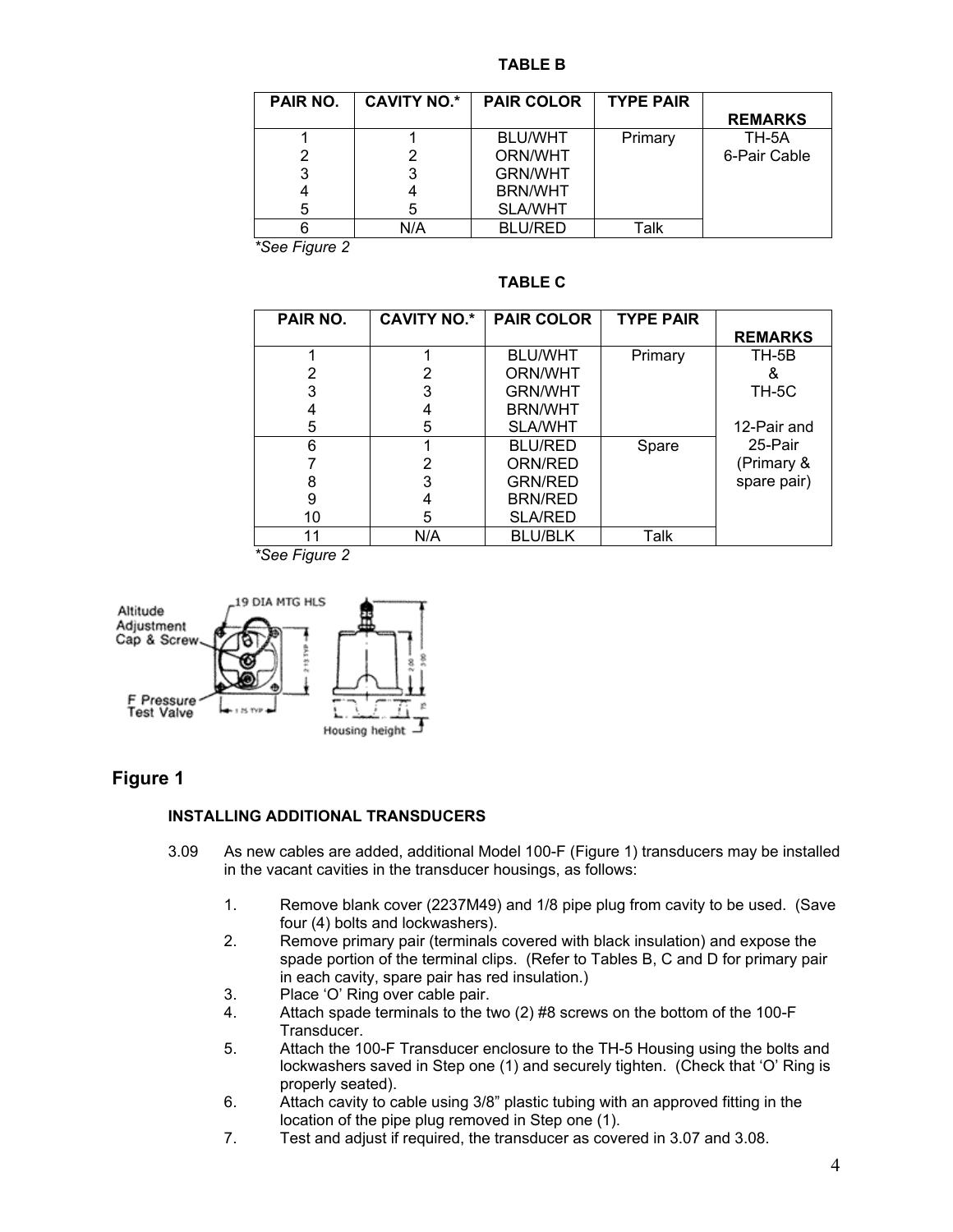3.10 The Model TH-5 Transducer Housing specifications are as follows:

**Housing . . .** Tin Plated bronze: including cover caps with stainless steel screws. **Electrical Connections . . .** 15 ft. standard stub length:

> TH-5A - #22 AWG, 6 pair PIC type TEL-U TH-5B - #22 AWG, 12 pair PIC type TEL-U TH-5C - #22 AWG, 25 pair PIC type TEL-U TH-5D - #22 AWG, 25 pair PASP TH-5F - #22 AWG, 25 pair lead TH-5G - #24 AWG, 25 pair PIC type TEL-U

**Pressure Connections ...** Five (5) each 1/8" FPT ports (shipped with tin plated brass pipe plugs) **Maximum Test Pressure . . .** 45 PSIG

**Weight (without Transducers) . . .** 5.5 lbs.



## **Figure 2**

## 4. **PARTS LIST**

| PART NO.     | <b>DESCRIPTION</b>                             |
|--------------|------------------------------------------------|
| 100-F        | <b>Pressure Transducer Assembly</b>            |
| TH-5A        | Five Bank Housing Assy. (6-Pair-Tel-U)         |
| TH-5B        | Five Bank Housing Assy. (12-Pair-Tel-U)        |
| TH-5C        | Five Bank Housing Assy. (25-Pair-Tel-U)        |
| TH-5D        | Five Bank Housing Assy. (25-Pair-PASP)         |
| TH-5F        | Five Bank Housing Assy. (25-Pair-Lead)         |
| <b>TH-5G</b> | Five Bank Housing Assy. (25-Pair-24 AWG-Tel-U) |
|              |                                                |
| 2227A453     | 'G' Mounting Bracket                           |
| 2237M49      | <b>Blank Cover Cap</b>                         |
| 2237M55      | Seal Cap, Elevation Adjusting w/chain          |
| 2237A73      | Talk-Pair Cover Cap w/chain                    |
| 239-A        | Pipe Plug, 1/8 NPT, Hex Head                   |